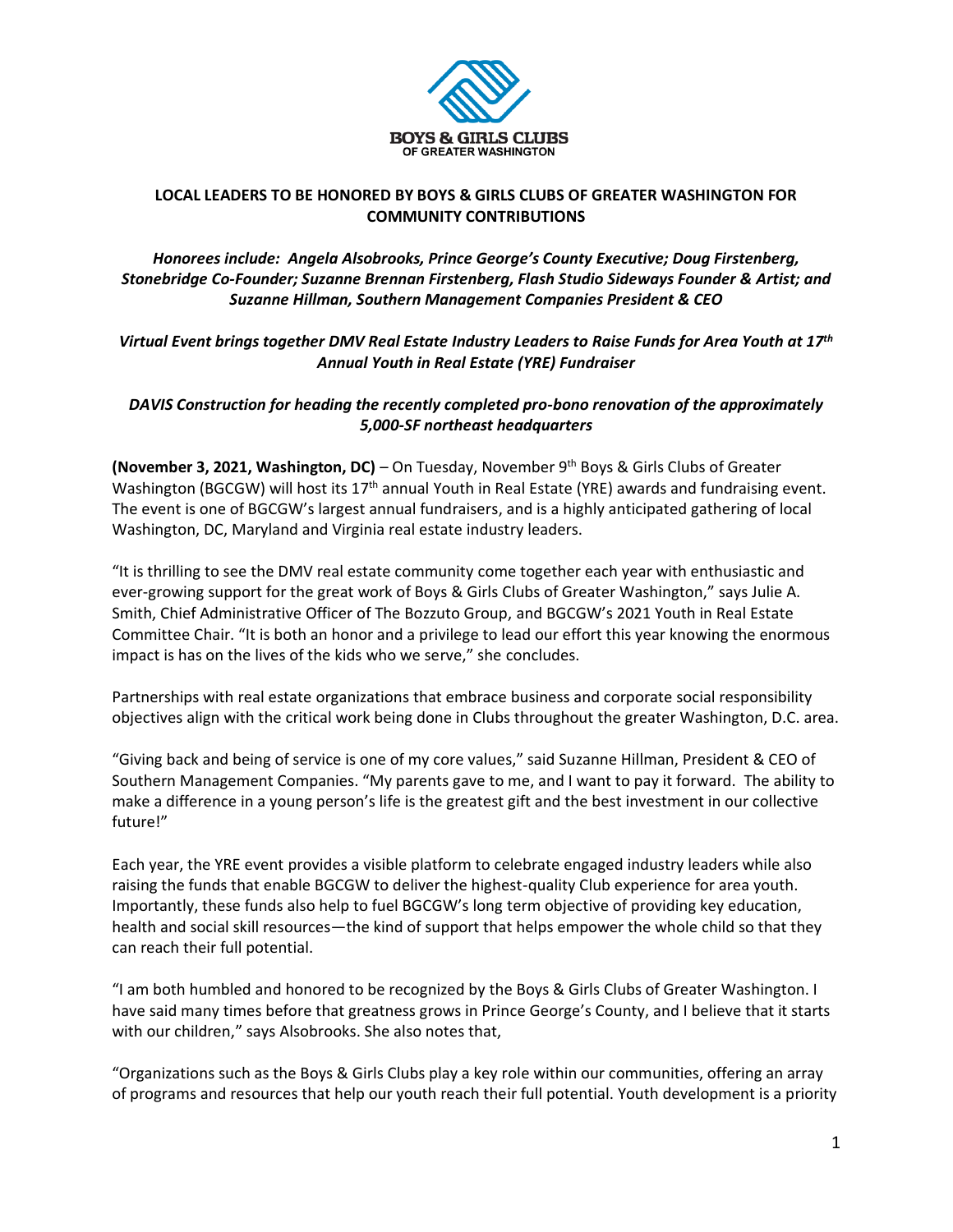

in my administration, and we are dedicated to continuing to work with partners like the Boys & Girls Clubs to develop well-rounded young people that will grow to be our future leaders of our region and nation."

Husband and wife honoree duo Doug Firstenberg and Suzanne Brennan Firstenberg also acknowledge the meaningful and critically relevant work of BGCGW, "We are so honored to be included with County Executive Alsobrooks and Suzanne Hillman as recipients of the Boys & Girls Clubs of Greater Washington Youth in Real Estate Awards." They add, "The work of BGCGW has never been more important and challenging than during this pandemic. Having spent time with several members of the Boys & Girls Clubs we have seen first-hand what an amazing difference this organization has made in this most extraordinary time. Investing in our youth is essential so we encourage everyone to help support this critical work of BGCGW." Doug and artist Suzanne Firstenberg recently met with BGCGW youth to be interviewed by them about her "In America: Remember" installation at the National Mall, which featured 700,000 fluttering white flags, each one recognizing an individual who lost their lives to the coronavirus pandemic.

The YRE event will also recognize DAVIS Construction for heading the recently completed pro-bono gutting and renovation of the approximately 5,000-SF northeast headquarters location. DAVIS Construction is a partner and friend to BGCGW and the driving force bringing the expertise of DBI Architects, Inc. and over 30+ trade partners to participate in this nearly \$1M in-kind service project.

"By working together with the subcontractor community, we've been able to significantly impact the physical space of the Boys & Girls Club of Greater Washington, enabling them to better serve DC metro area youth," shared DAVIS President and CEO Jim Davis, who is himself a past YRE honoree and member of BGCGW's Metropolitan Board of Directors. "This is an organization that does so much for kids in our community, what better way to show our appreciation than coming together to make a difference for them as well." Davis has also supported the annual Youth in Real Estate event for more than seven years.

Additional information on the honorees being acknowledged for their contributions to community service and support of BGCGW this year is as follows:

## **ANGELA D. ALSOBROOKS**

## *County Executive, Prince George's County, Maryland*

As a public servant, Ms. Alsobrooks has always worked on behalf of others. Her commitment to her community's public education issues, access to technology and the provision of accessible resources to residents like veterans and kids demonstrate her dedication and community-first mindset.

#### **DOUG FIRSTENBERG**

#### *Founding Principal, Stonebridge*

A co-founding principal of Stonebridge, Mr. Firstenberg has been on the cutting edge of urban development for more than thirty-five years. His innovative thinking around the multi-layered benefits of mix-use properties, and his consistent participation with local charitable organizations, make evident both the professional and personal actions of his giving character.